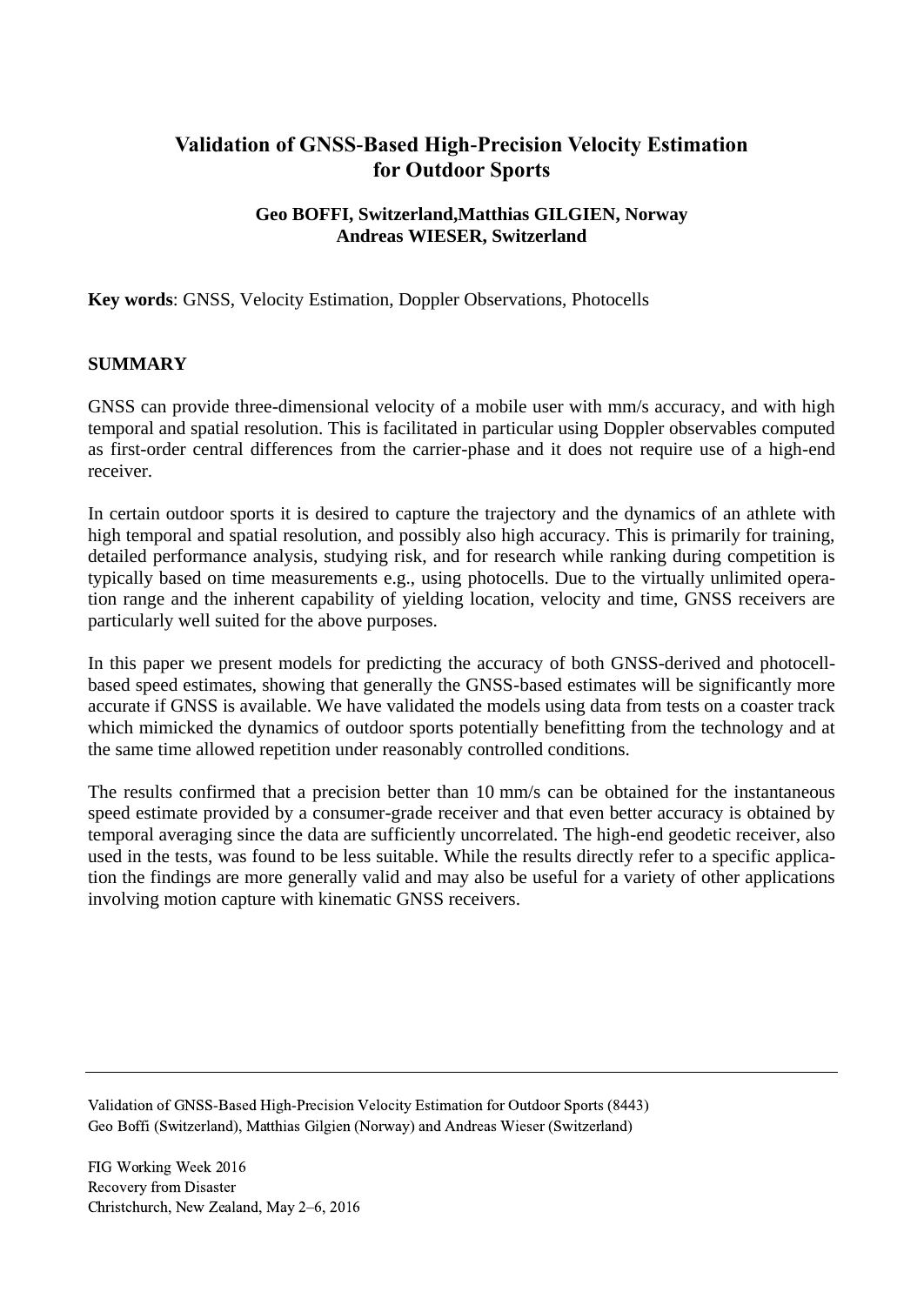# **Validation of GNSS-Based High-Precision Velocity Estimation for Outdoor Sports**

### **Geo BOFFI, Switzerland,Matthias GILGIEN, Norway Andreas WIESER, Switzerland**

# **1. INTRODUCTION**

In many outdoor sports performance is measured in time and it is a function of path length and velocity along the path. The ranking in competition is typically achieved by measuring time using photocell systems, and velocity is only determined as an additional information. However, for training, detailed performance analysis, studying risk, and for research it may be required to get more information. In sports where the path length is equal for each athlete (e.g. athletic sprinting) velocity is usually determined using photocell systems (Yeadon et al., 1999). When the paths are different between athletes both path and velocity, possibly also further parameters, need to be determined to allow comprehensive insight in determinants of performance (Federolf, 2012; Gilgien, 2016). In certain sports video systems (Klous et al., 2010; Reid, 2010; Spörri et al., 2012) or infrared light based photogrammetric systems (Nedergaard et al., 2013; Lindinger, 2007) are applied to reconstruct the center of mass trajectory and to derive the velocity. Such systems are accurate and rich in information (segment movements), but limited to small capture volumes because they are complex in their application and expensive in terms of time and resources. In court based sports ultra sound based systems (Fontana, 2002) or radio based systems (Leser et al., 2011) are used as an alternative. For sports which are exerted across large spatial volumes GNSS (Lachapelle, 2009; Gilgien, 2013, 2015) or a combination of GNSS and inertial systems (Skaloud and Limpach, 2003; Supej, 2010) are applied. Challenges arising in this context are typically found in all kinematic applications of GNSS, and tools well established in surveying are suitable to analyze and mitigate them.

Using GNSS the velocity over ground can be determined from the time tagged estimated positions along the trajectory or directly from Doppler observables (Kaplan et al., 2006). Highly precise Doppler observables can be computed from the carrier-phase output (Ward et al., 2006) and used for the estimation of velocity time series which are more precise than those estimated either from the raw Doppler measurements of the receiver or calculated from position solutions (Wieser, 2007). The feasibility of GNSS based velocity estimation with mm/s accuracy has been shown even using low-cost, consumer-grade GNSS receivers, see e.g. Wieser (ibid); Ford and Hamilton (2003); Zang et al. (2006).

Several studies reported mean errors of GNSS based velocity measurements for sport applications ranging from 0.3 to 0.02 m/s (Supej and Holmberg, 2011; Boffi, 2013; Supej and Cuk, 2014, Gilgien, 2014) and demonstrated potential of this technology for applications in sport. These studies typically involved photocells at known distances as reference system, but the photocells were actually triggered by the athletes not by the GNSS receivers. So there was a varying time difference between the triggering and the passage of the GNSS antenna, and the results of the studies were

Validation of GNSS-Based High-Precision Velocity Estimation for Outdoor Sports (8443) Geo Boffi (Switzerland), Matthias Gilgien (Norway) and Andreas Wieser (Switzerland)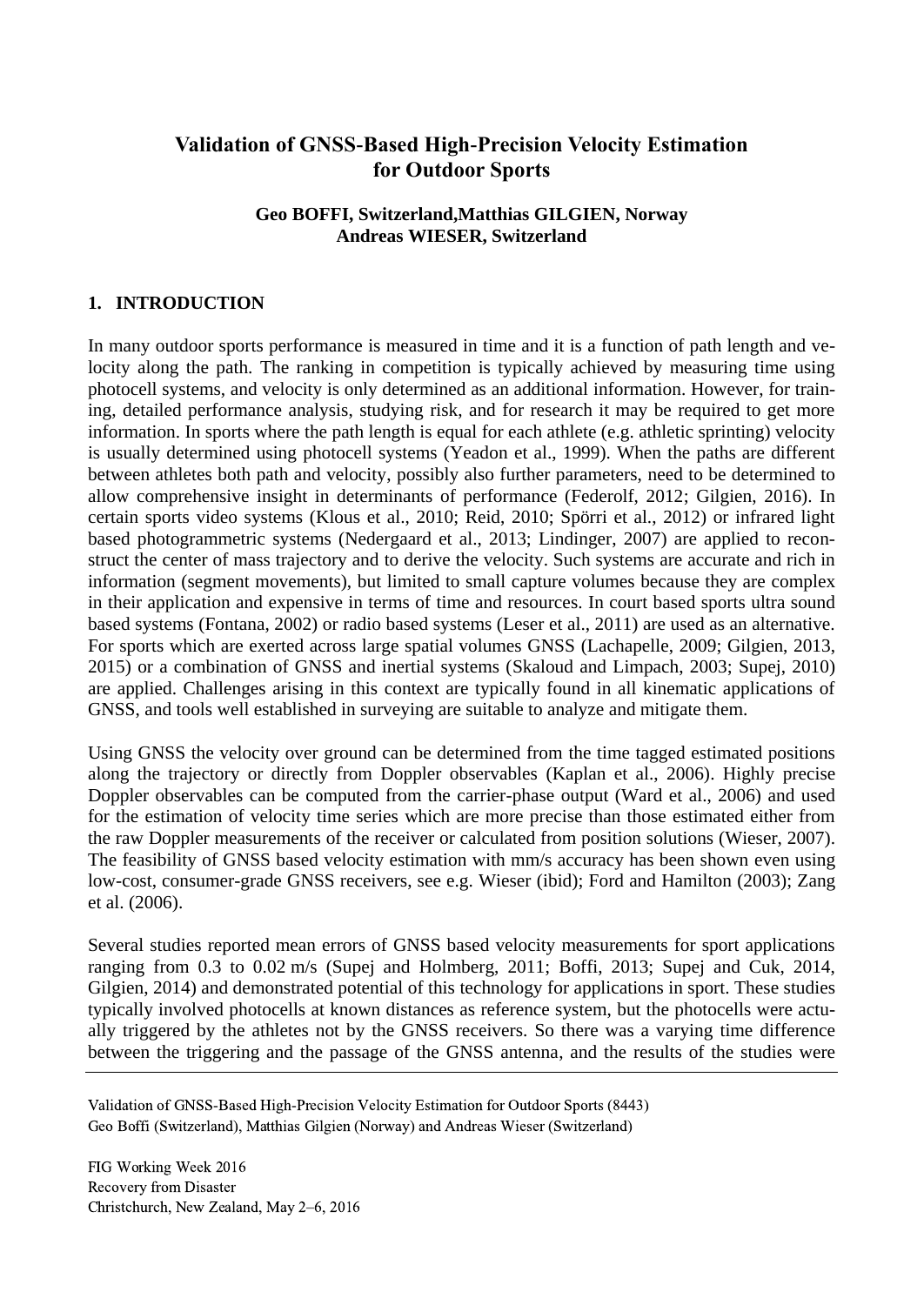neither corrected for these offsets nor was the resulting uncertainty quantified and taken into account. In other cases the reached velocities and dynamics were not comparable to the real sports situations (Supej and Holmberg, ibid).

In this study accurate Doppler observables are derived from carrier-phase measurements of two different receivers (a consumer-grade one and a high-end geodetic one) and used to determine the velocity. Accuracy assessment is carried out using photocells but the measurements are made on a rail-guided sled and thus within a setting where path length and trigger time were controlled and repeatable. Sled speed and GNSS-obstruction by the surroundings were typical for sport applications like alpine skiing. The uncertainty of all measurements is taken into account for the validation.

### **2. METHOD**

### **2.1 GNSS-based velocity computation**

The Doppler shift  $f_d$  of the GNSS signals is proportional to the relative velocity between satellite and receiver along the line-of-sight. The highly precise carrier-phase observation within the receiver is a measurement of integrated Doppler shift. Therefore, highly precise Doppler shift can be obtained by approximating the time-derivative of the carrier phase e.g., using the first order central difference (Wieser 2007, p.16 ff.):

$$
f_d(t_i) := \frac{\Phi(t_{i+1}) - \Phi(t_{i-1})}{2\Delta t} \approx f_0 \cdot \frac{v(t_i)}{c}
$$
 (1)

where  $2\Delta t$  is the time difference between epochs  $t_{i-1}$  and  $t_{i+1}$ ,  $\phi(t_i)$  is the carrier-phase at epoch *i*,  $f_0$  is the transmitted frequency, c is the wave propagation speed and  $\nu$  is the relative velocity between transmitter and receiver along the line of sight. For the application discussed herein the approximation according to (1) is sufficiently accurate to achieve mm/s level accuracy and all results reported later on are based on this "Doppler observable" rather than on the Doppler observable directly output by the receivers (which is based on the receiver's frequency-lock-loop and has an accuracy on the dm/s- to m/s-level).

The observed Doppler shift  $f_d$  is related to the velocity vector  $v_r$  of the receiver:

$$
f_d - \frac{1}{\lambda} \mathbf{v}_s^T \mathbf{a} - f_0 \dot{b}_s = \frac{1}{\lambda} \mathbf{a}^T \mathbf{v}_r - f_0 \dot{b}_r + \varepsilon
$$
 (2)

The satellite velocity vector  $v_s$ , the satellite clock drift  $b_s$ , the receiver-to-satellite unit vector **a** and ֦ the carrier wave length  $\lambda$  are either known or can be computed with sufficient accuracy using the broadcast or predicted orbit data, and position/time calculated by the receiver. The receiver clock drift  $b_r$  is unknown and needs to be estimated along with the three components of  $v_r$ . This can be ֦ achieved using simultaneous Doppler measurements from at least four satellites, in a way perfectly equivalent to position and time determination using pseudoranges (Kaplan et al., 2006).

Validation of GNSS-Based High-Precision Velocity Estimation for Outdoor Sports (8443) Geo Boffi (Switzerland), Matthias Gilgien (Norway) and Andreas Wieser (Switzerland)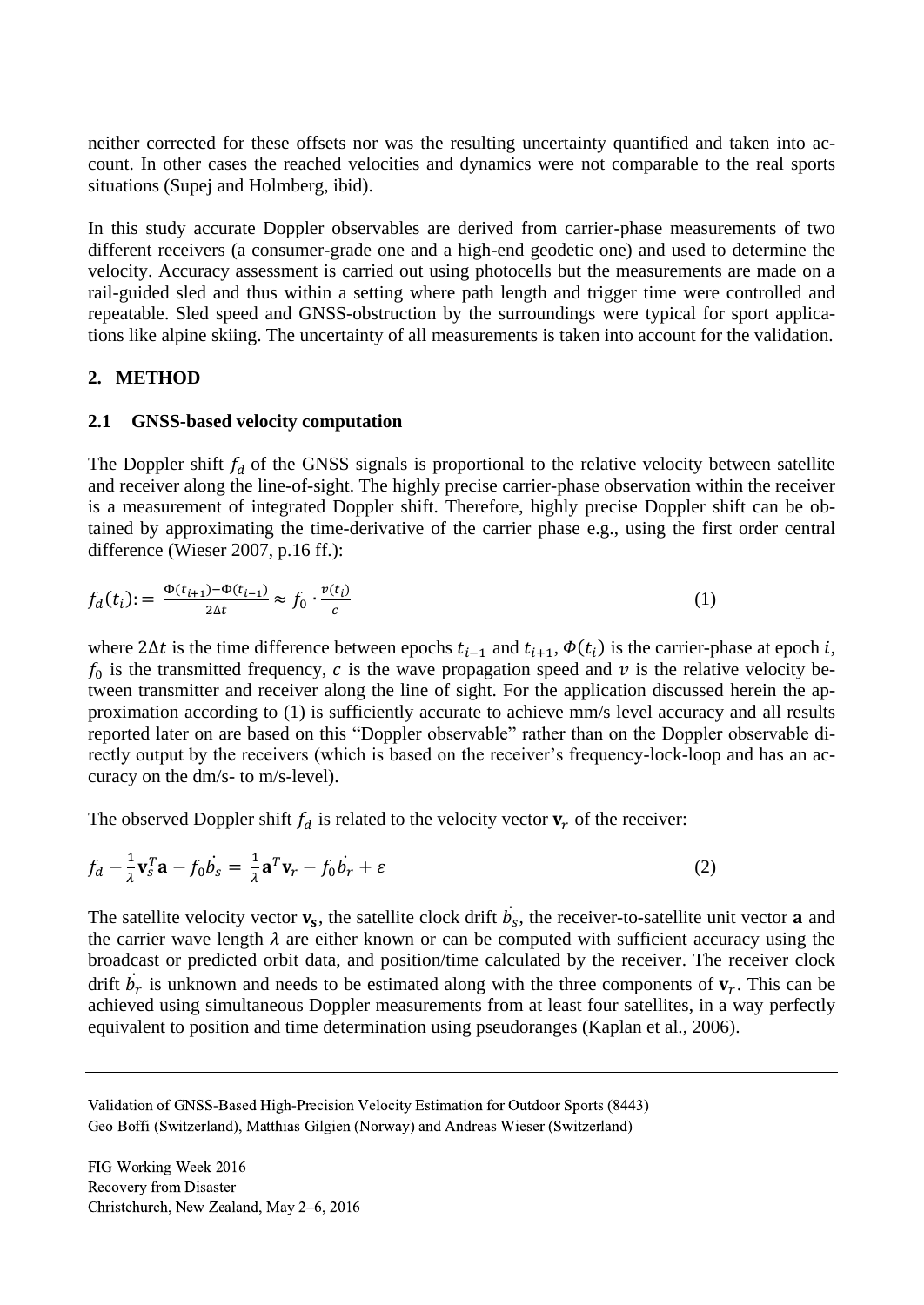Herein, the observations are processed kinematically in an Extended Kalman Filter with receiver motion modelled as velocity random walk.<sup>1</sup> The corresponding spectral noise density has been set high  $(q = 1 \text{ m}^2/\text{s}^3)$  compared to observation noise and anticipated actual velocity changes, which results in nearly unfiltered epoch-by-epoch solutions.

Analyzing the accuracy of the estimated velocities is straightforward if the true velocity is known exactly. This is very difficult to achieve for a kinematic GNSS receiver but easy for a static one. Many effects, like satellite orbit deviations, clock instabilities, or atmospheric propagation delays are independent of receiver motion; multipath effects are compressed in time but preserved in amplitude with slow receiver motion, and mitigated by the loop-filters of the receiver with fast receiver motion. Only the level of random observation noise will most likely be somewhat higher for a kinematic receiver than a static one (Wieser 2007, p.101 ff.), but random noise is not the dominant noise contribution. So we expect that a static test provides a useful indication of the precision  $\sigma_{v,GNSS}$  of the receiver velocity determined from GNSS observations. Fig. 1 shows the results of such a test for a consumer-grade GPS receiver (u-blox EVK6T) in an unobstructed area with a 5 Hz data rate. The RMSE of the 3D velocity (speed)  $\|\mathbf{v}_r\|$  is 8.5 mm/s. An analog experiment was performed using a high-end geodetic GPS receiver (Leica GX1230GG) resulting in a RMSE of 3.5 mm/s.



**Figure 1:** Time series of estimated velocity components (North, East, Up) of actually static antennas and 5 Hz measurement rate using consumer-grade. An analog experiment was performed using a high-end receiver; data processing see text.

FIG Working Week 2016 Recovery from Disaster Christchurch, New Zealand, May 2–6, 2016

 $\overline{a}$ 

 $<sup>1</sup>$  A proprietary MATLAB software (KF\_run) has been used for this purpose.</sup>

Validation of GNSS-Based High-Precision Velocity Estimation for Outdoor Sports (8443) Geo Boffi (Switzerland), Matthias Gilgien (Norway) and Andreas Wieser (Switzerland)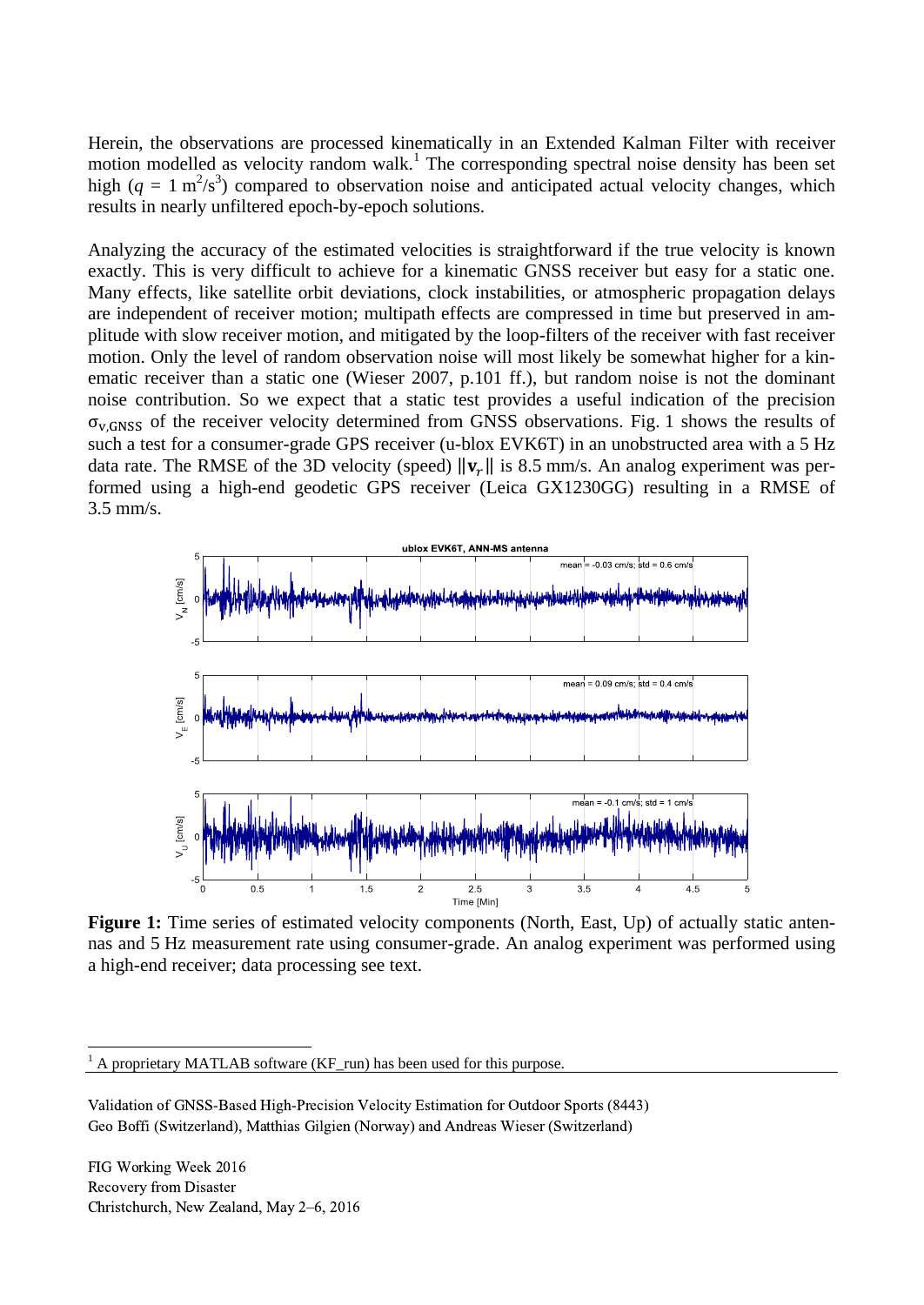A correlation analysis of the results has shown that they are practically uncorrelated between epochs at this data rate. So we can calculate the standard deviation of the mean velocity over *n* epochs from the one of the single-epoch values as:

$$
\sigma_{\bar{v},G} = \frac{1}{\sqrt{n}} \sigma_{v,G} \tag{3}
$$

The performance with kinematic receiver will be assessed by collecting measurements with the receiver travelling repeatedly along a reproducible trajectory and comparing the estimated velocities to reference values obtained independently.

#### **2.2 Reference Measurements**

We use a photocell based measurement system to obtain the reference measurements for the experimental investigation with kinematic GPS receivers. The photocell system consists of a series of nodes, each of them composed of a sender emitting a continuous light beam, a reflector and a receiver. Each node detects interruptions of the light beam and thus records the transit time *t* of an object through the beam. If the travelled distance  $d_{i,j}$  between two photocells *i* and *j* is known, the mean speed  $\bar{v}^p_{i,j}$  $\sum_{i=1}^{p}$  between these photocells follows from:

$$
\bar{v}_{i,j}^p = \frac{d_{i,j}}{(t_j - t_i)}
$$
\n<sup>(4)</sup>

With the aid of variance propagation we can estimate the standard deviation of this mean speed. Assuming that the three involved measurements (two transit times, a distance) are independent, we get:

$$
\sigma_{\bar{v}_{i,j}^p} = \sqrt{\left(\frac{\partial \bar{v}_{i,j}^p}{\partial t_i}\right)^2 \cdot \sigma_{t_i}^2 + \left(\frac{\partial \bar{v}_{i,j}^p}{\partial t_j}\right)^2 \cdot \sigma_{t_j}^2 + \left(\frac{\partial \bar{v}_{i,j}^p}{\partial d_{i,j}}\right)^2 \cdot \sigma_{d_{i,j}}^2}
$$
(5)

where  $\sigma_{t_i}^2$  is the standard deviation of the transit time recorded by the *i*-th photocell, and  $\sigma_{d_{i,j}}^2$  is that of the distance. Calculating the partial derivatives of (4) and assuming that the transit time measurement has the same standard deviation  $\sigma_t$  on all nodes, we obtain:

$$
\sigma_{\bar{v}_{i,j}^p} = \frac{1}{t_j - t_i} \sqrt{2 \cdot \left(\bar{v}_{i,j}^p \sigma_t\right)^2 + \sigma_{d_{i,j}}^2} = \frac{\bar{v}_{i,j}^p}{d_{i,j}} \sqrt{2 \cdot \left(\bar{v}_{i,j}^p \sigma_t\right)^2 + \sigma_{d_{i,j}}^2}
$$
(6)

Validation of GNSS-Based High-Precision Velocity Estimation for Outdoor Sports (8443) Geo Boffi (Switzerland), Matthias Gilgien (Norway) and Andreas Wieser (Switzerland)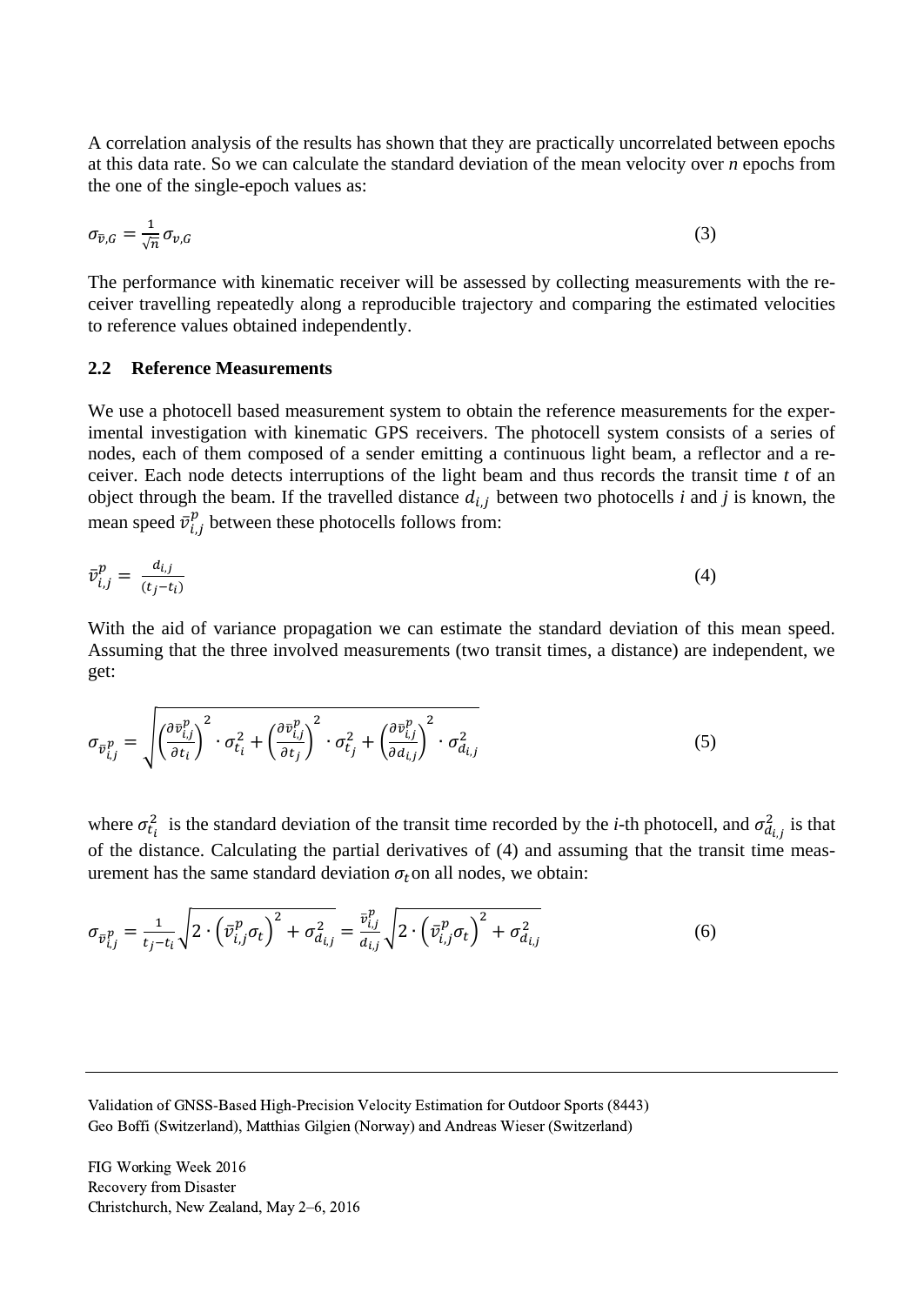Based on technical data provided by the manufacturers of the chosen photocells<sup>2</sup>, the time resolution of the photocell devices is  $r_t \leq 0.125$  ms. Therefore, we approximate the standard deviation of the time measurements as:

$$
\sigma_t \approx \frac{1}{3}r_t = 0.041 \text{ ms}
$$
\n<sup>(7)</sup>

Assuming that we can determine the distance travelled between subsequent photocells with a standard deviation of 2 cm, we can now calculate the expected standard deviation of the mean speed using (6). It depends on mean speed and distances between the photocells. Results of the analysis are plotted in Fig. 3 which helps to choose suitable distances between the photocells such that the standard deviation of the reference measurements is as close as possible to the standard deviation of the GPS results. Ideally, the reference values should be significantly more accurate than the test values. However, as can be seen from the figure, this is not possible for the expected speed of up to 16 m/s and assuming that the previously determined RMSE of the GPS-based speed estimates from the static test (8.5 mm/s and 3.5 mm/s at 5 Hz) is also achieved in the kinematic test. Depending on speed and distance between the photocells the GPS receiver may travel between the photocells for several seconds and thus the GPS-derived speed needed for comparison will be an average speed over several epochs with standard deviation significantly better than 8.5 mm/s according to (3). The test will still be useful, but we clearly need to take into account also the uncertainty of the photocell measurements when assessing the results.



**Figure 2:** Standard deviation of photocell-based speed measurements as function of average speed v and distance d between photocells (bold lines), expected standard deviation of GPS-derived average speed (consumer-grade receiver) between photocells (pointed line). The dashed lines refer to the velocity on the distance-based plot and vice versa. Further assumptions, see text.

### **2.3 Kinematic test measurements**

Validation of GNSS-Based High-Precision Velocity Estimation for Outdoor Sports (8443) Geo Boffi (Switzerland), Matthias Gilgien (Norway) and Andreas Wieser (Switzerland)

 $\overline{\mathbf{c}}$ <sup>2</sup> Microgate POLIFEMO (http://www.microgate.it/Timing/Products/Photocells/Polifemo/Data-Sheet-for-all-Polifemo) and ALGE Timing Photocell PR1a (http://www.alge-timing.com/alge-e.htm)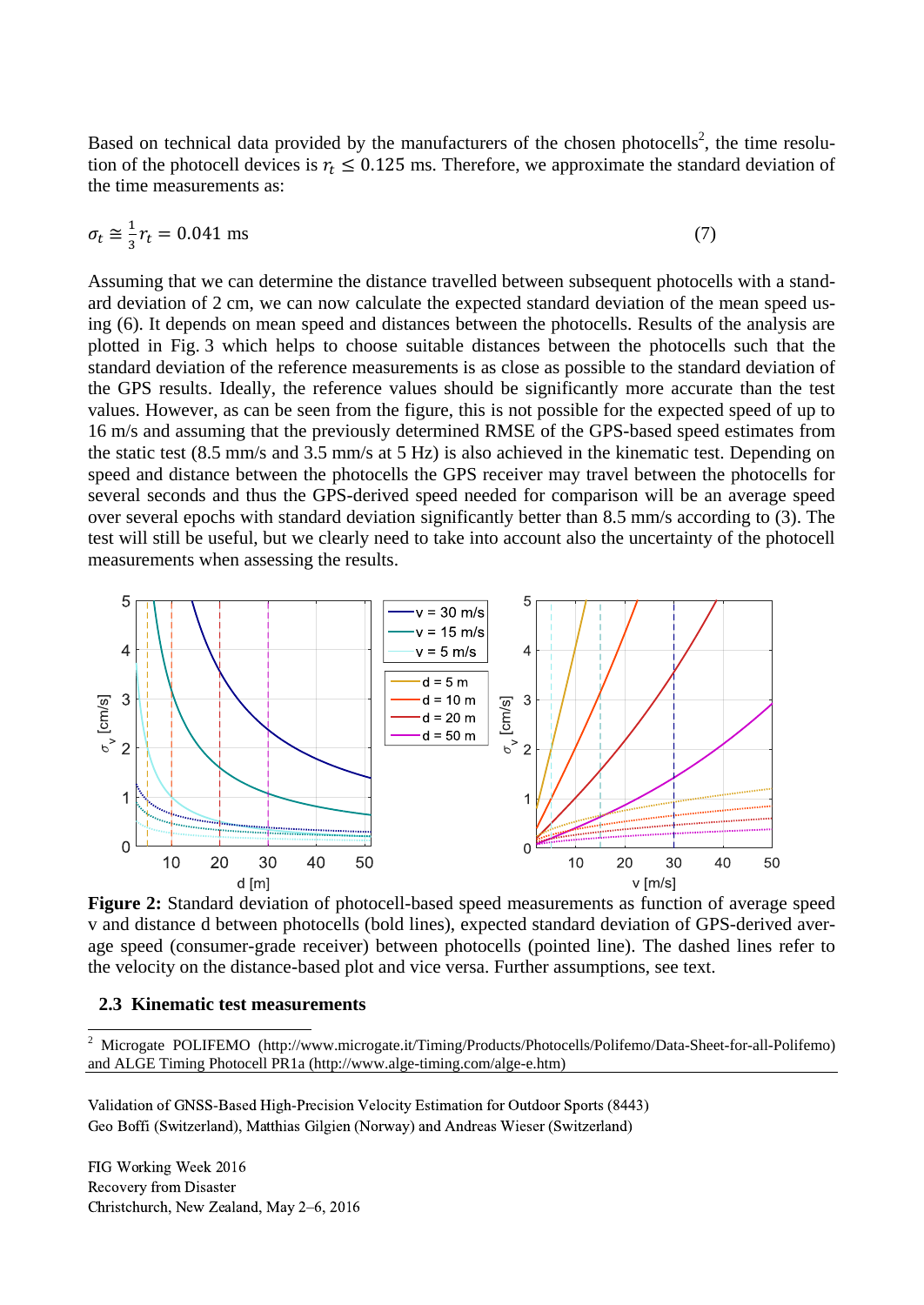We carried out the test measurements on a coaster track in the Swiss Alps (see Fig. 3). As a compromise between accuracy and spatial resolution we have decided to place the photocells at distances varying between 3 m and 12 m along the track. Ideally the whole track, in particular also the part through the forest, would have been equipped with photocells. However, due to limited availability of cells and effort for setting up we had to restrict the experiment to a short subsection for which we chose the part allowing highest maximum speed. This resulted in a validation section of 51.2 m length which was equipped with 9 photocells. The two GPS receivers mentioned previously were connected to their respective antennas which in turn were rigidly mounted on a coaster car (Fig. 4). Raw GPS data were collected at a 5 Hz data rate. Six runs were performed, with speeds between 45 km/h and 56 km/h in the validation section.

With this setup and location we achieved several objectives required for the goal of this investigation:

- − The travelled distance between the photocells should be known with an accuracy of a few cm.
- − The relation between the GPS antenna and the moving part triggering the photocells should be known and stable over time.
- − The experiment should be repeatable.
- − The distance between the photocells should balance sufficient accuracy of the reference measurements (long distance, see Fig. 2) and representativeness of the average speed for dynamic situations (short distance).
- − The dynamics of the body carrying the GPS receivers should be similar to those in outdoor sports like downhill skiing.

Validation of GNSS-Based High-Precision Velocity Estimation for Outdoor Sports (8443) Geo Boffi (Switzerland), Matthias Gilgien (Norway) and Andreas Wieser (Switzerland)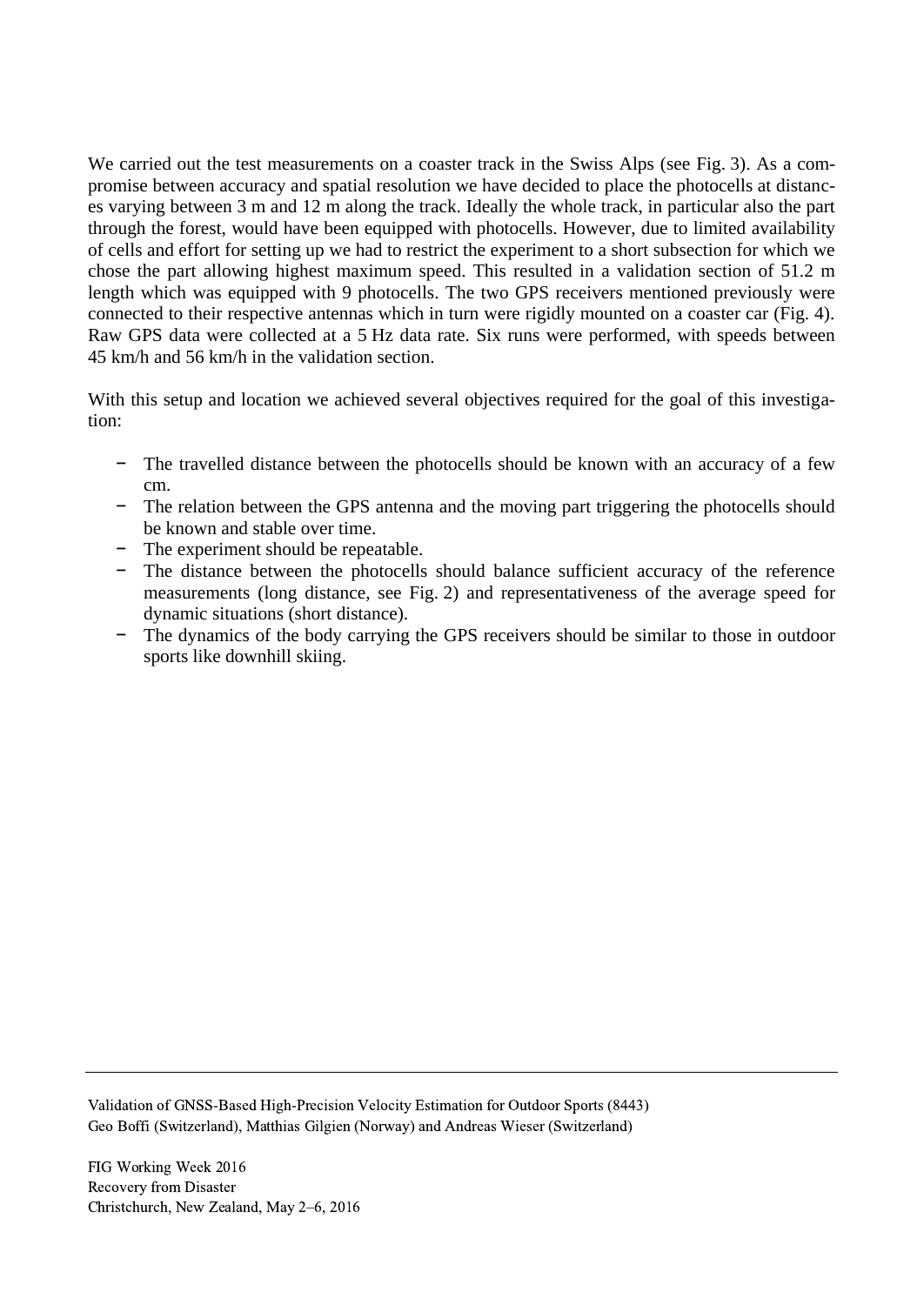

**Figure 3:** Trajectory of the downhill part of the coaster track, with validation area covering its lower part, GNSS-derived speed for a representative run (rainbow colors); photocells set up along the track (insert).



Figure 4: Coaster car with both GNSS antennas fixed on the front part; microwave absorbing foam was used to reduce potential signal reflections from the car's nearby metal parts.

The longitudinal axis of the track and the exact locations of the connection lines between each photocell's receiver/transmitter and reflector were measured before the test run using a high-end totalstation that yields mm-level accuracy of the individual coordinates determined. The track was then approximated using spline interpolation and the track points measured with the totalstation. Finally, the travelled distances between the photocells, later to be used in the calculation of the mean velocities, were calculated from the longitudinal axis and the above connecting lines assuming that the cells are triggered by an opaque rectangle moving along the track axis with its triggering edge al-

Validation of GNSS-Based High-Precision Velocity Estimation for Outdoor Sports (8443) Geo Boffi (Switzerland), Matthias Gilgien (Norway) and Andreas Wieser (Switzerland)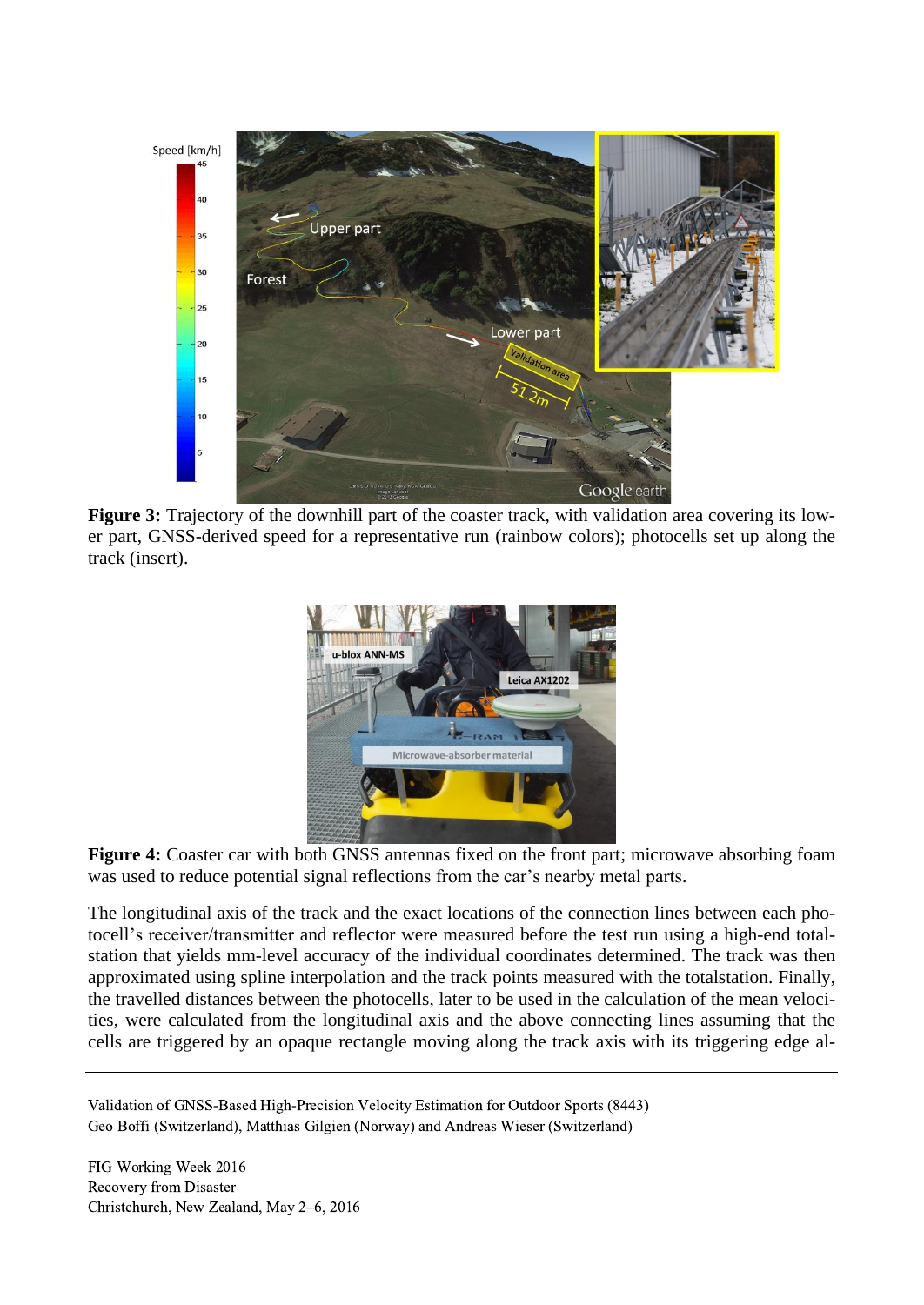ways orthogonal to the track axis and within a vertical plane. In reality the front bumper of the car would trigger the photocells, and the above rectangle is an approximation to the longitudinal cross section of the bumper.

The photocell system was synchronized with GPS time. Using the time series of the GPS-based speed estimates, the respective average speed was calculated for each time interval between two photocell trigger events. Thus for each run average speed was calculated for 36 pairs of photocells (all pairs out of 9 cells<sup>3</sup>) from both GPS and photocell measurements. For each of these pairs, the expected standard deviation  $\sigma_{\Delta \nu}$  of the difference  $\Delta \nu$  between the mean speed  $\bar{v}_G$  obtained from GPS and the mean speed  $\bar{v}_p$  obtained from the photocells was calculated:

$$
\Delta v = \bar{v}_G - \bar{v}_p \tag{8}
$$

$$
\sigma_{\Delta v} = \sqrt{\sigma_{\bar{v},G}^2 + \sigma_{\bar{v},p}^2}
$$
\n(9)

### **3. RESULTS AND DISCUSSION**

A typical velocity profile of the downhill run on the coaster track is shown in Fig. 5a for both GPS receivers. Fig. 5b shows the respective number of tracked satellites. The coaster track can be divided in four parts (Fig. 5c): (i) the ascent with constant speed, (ii) the upper part with little signal obstructions, (iii) the thick forest with strong signal obstructions, and (iv) the final part with good satellite availability. The validation section is located in part (iv).

Consumer-grade receivers are typically optimized for fast signal acquisition and tracking of weak signals (at the cost of potentially lower signal quality), while high-end geodetic receivers are optimized for quality (Wieser et al., 2005). This is well reflected by our results: the consumer-grade receiver yields much more signals in the obstructed area (Fig. 5b) and the estimated speed is plausible along the whole track (though noisy within the forest). The high-end receiver has less than 4 satellites for some time, during which the estimated speed is heavily based on prediction within the filter and thus poorly reflects the true motion. It is worth mentioning that the forest section here (Fig.5c, iii) causes stronger signal disturbances than expected for typical skiing environment where forest may still limit the signal reception but the slope is wider than the coaster track and thus less of the sky will be obstructed than during the "forest" section of our experiment.

The differences between  $\bar{v}_p$  and  $\bar{v}_G$  are plotted in Fig. 6 (+) for both receivers, for all 6 runs and for all pairs of photocells. For each distance between photocells, the mean value and RMSE of the respective speed differences was also calculated and plotted (Fig. 6, squares and shaded areas). Finally, the standard deviation of the differences was predicted (dashed lines) as a function of distance

 $\overline{a}$ 

<sup>&</sup>lt;sup>3</sup> The samples thus obtained are of course correlated, but striving for uncorrelated data would have meant restricting to only 4 pairs per run. For some of the analysis later only uncorrelated samples from all available pairs are selected.

Validation of GNSS-Based High-Precision Velocity Estimation for Outdoor Sports (8443) Geo Boffi (Switzerland), Matthias Gilgien (Norway) and Andreas Wieser (Switzerland)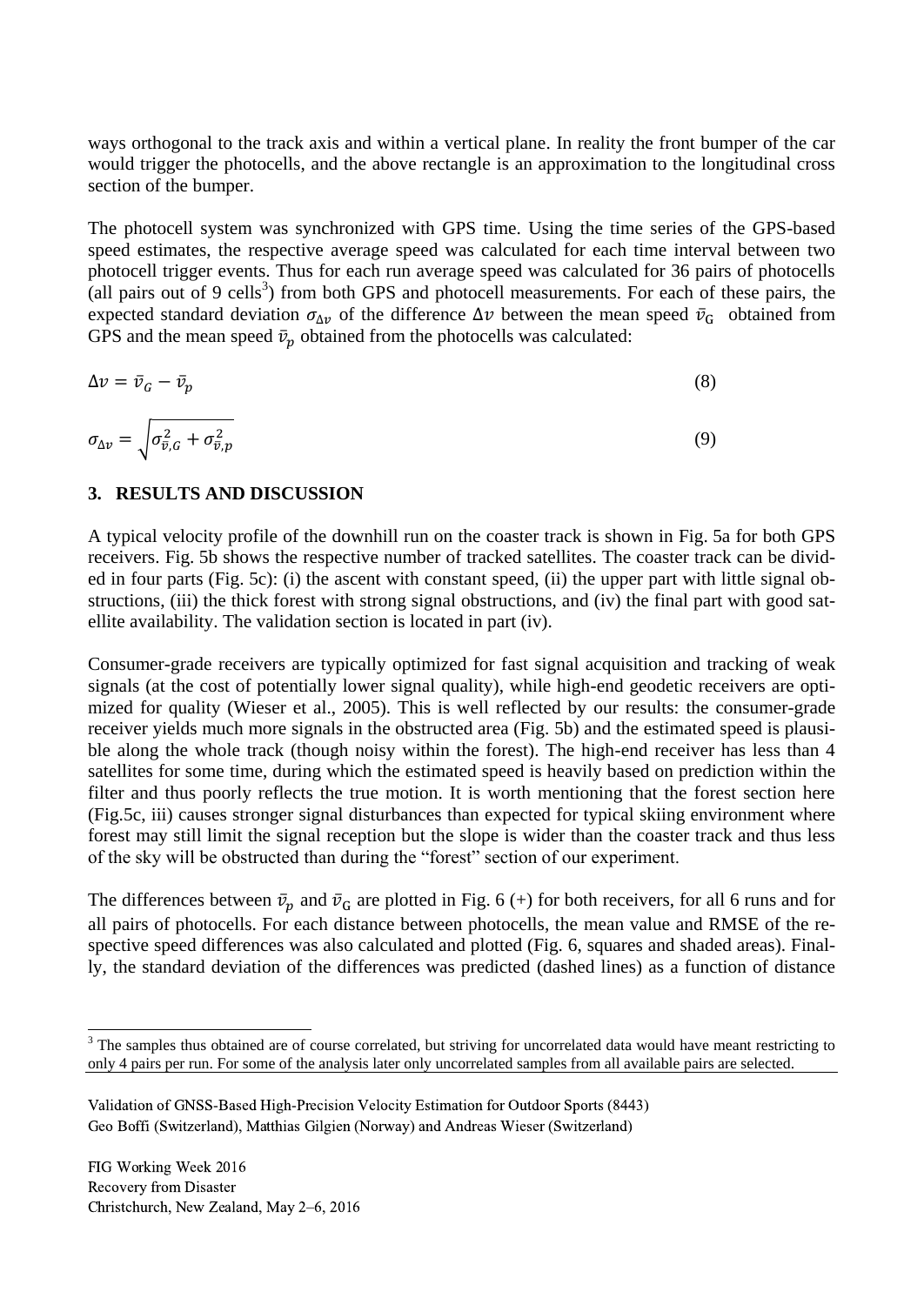using eqs. (9), (6) and (3), and a fixed speed of 15 m/s which is close to the maximum speed observed in the validation section during the 6 runs.



**Figure 5**: (a) Velocity profile during a run measured with a consumer-grade and a high-end GNSS receiver. (b) Comparison of the satellite availability during the run tracked using a consumer-grade and a high-end GNSS receiver. (c) Description of the four parts of the track.

Fig. 6 indicates that the predicted and experimentally determined precision match well for the consumer-grade receiver (right plot) while the results obtained using the high-end receiver (left plot) were clearly worse than the prediction, and also worse than those of the consumer-grade receiver. Since the data were obtained from the same runs for both receivers, this indicates that indeed the high-end receiver in its used configuration was not as appropriate for the task as the other one. Apart from the faster signal acquisition capability and higher sensitivity the loop filter settings of the consumer-grade receiver are very likely more suitable for the present kinematic application than those of the high-end receiver while the dual-frequency capability and the lower noise level of the latter are not required in this case.

A closer look at Fig. 6 shows that still the prediction seems to be slightly too optimistic in particular for longer distances. However, it is not possible to further analyze this using the available data, because the RMSE values are correlated across distances due to the correlations mentioned earlier (calculation of 36 differences from only 9 original time measurements per run).<sup>4</sup> We think that the reason for the slight underestimation of the uncertainties is due to the simplified model for calculating the distance between the photocell triggering points which do not take into account the real

 $\overline{a}$  $4$  This correlation does not affect the individual RMSE because the 6 values used to calculate each of them originate from different runs and are uncorrelated.

Validation of GNSS-Based High-Precision Velocity Estimation for Outdoor Sports (8443) Geo Boffi (Switzerland), Matthias Gilgien (Norway) and Andreas Wieser (Switzerland)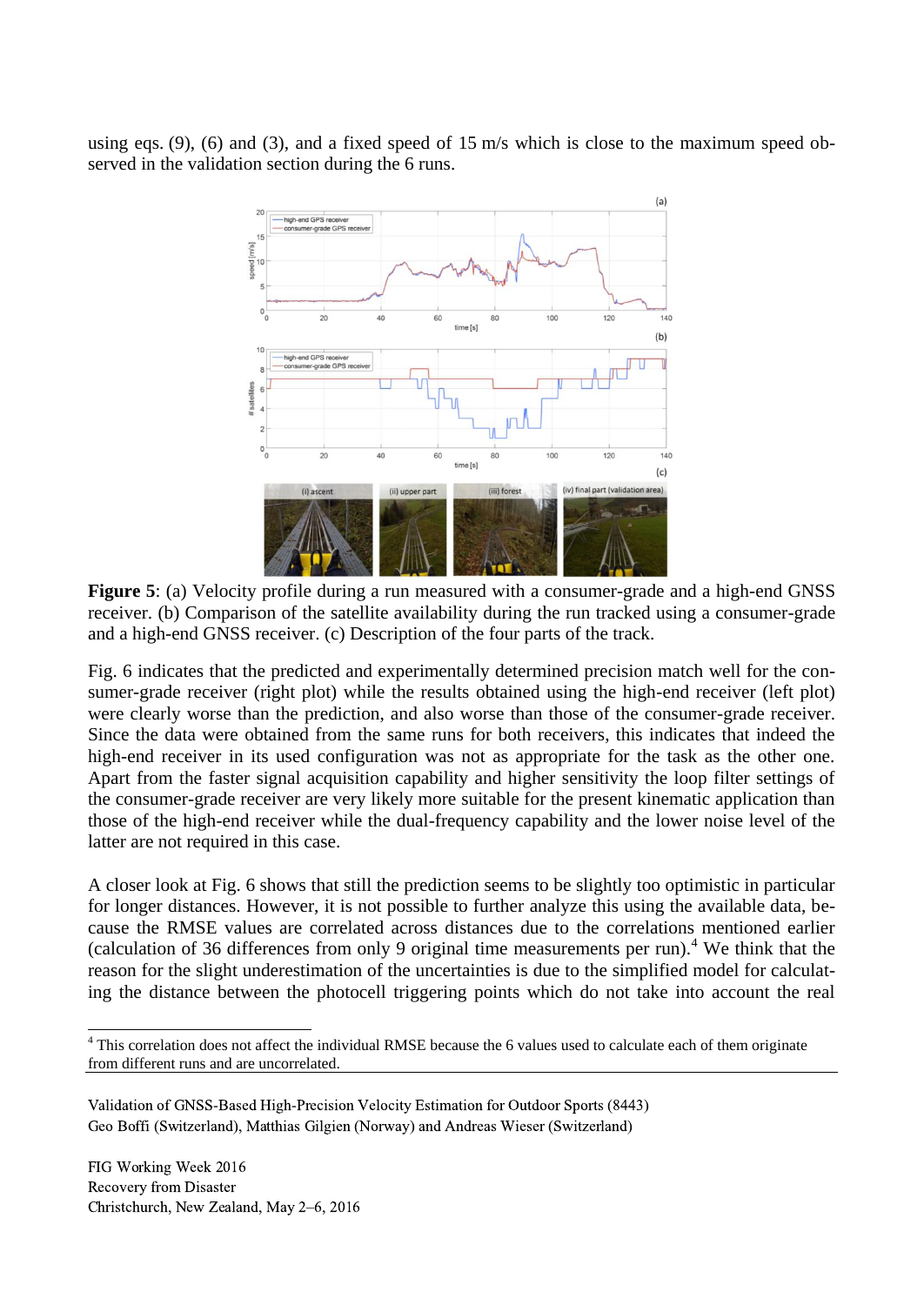shape of the car's bumper and the fact that the car has a certain slackness on the track. Slightly increasing the assumed 2 cm standard deviation of the distance along track would already be sufficient to bring the experimental values in sound agreement with the predicted ones.



**Figure 6:** Differences between the velocities estimated using GNSS systems and a time cell system over different distances and the correspondent RMSE. The figure also shows the mean values of the differences as well as the a priori estimated standard deviation, calculated using (9) and assuming a mean velocity of 15 m/s. The differences and the correspondent statistics are calculated for a highend GNSS receiver (left), as well as a consumer-grade GNSS receiver (right).

# **4. CONCLUSION**

We have investigated the possibility of estimating the velocity using accurate GNSS Doppler observables for highly dynamic outdoor applications. We have developed a model to predict the standard deviation of speed derived by (a) GNSS and (b) photocells. Then we have carried out test measurements on a coaster track with two GNSS (in our case actually GPS) receivers/antennas mounted rigidly on the car and with track geometry and photocell positions accurately determined beforehand using a total station. Since the expected standard deviation of the photocell-based speed values exceeds that of the GNSS-based ones, it was necessary to figure the uncertainties of both in when analyzing the results.

These results indicate that indeed a precision of better than 10 mm/s is achievable for the instantaneous speed estimates of the consumer-grade GPS receiver, here taken at 5 Hz, and that these instantaneous estimates are sufficiently uncorrelated such that the precision of average speed over a certain time interval is inversely proportional to the square root of this interval. Thus accuracies on the order of a few mm/s are indeed attainable. On the other hand, the results obtained using a highend geodetic receiver were clearly worse in the kinematic test although the receiver performs better in terms of noise by a factor of 2 during static tests.

Validation of GNSS-Based High-Precision Velocity Estimation for Outdoor Sports (8443) Geo Boffi (Switzerland), Matthias Gilgien (Norway) and Andreas Wieser (Switzerland)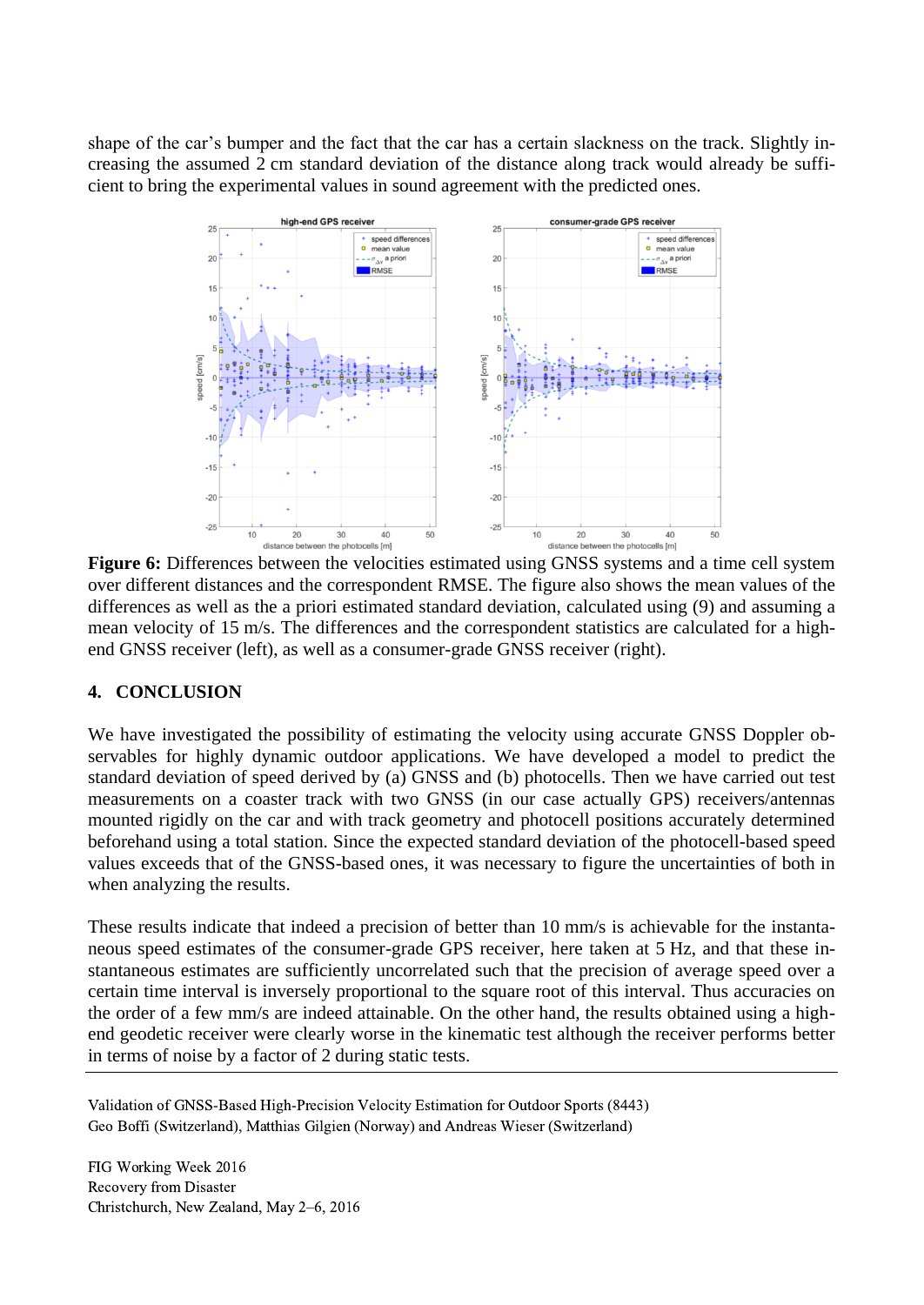While we used a coaster car for repeatability and control of the experiment in this study, the results are also indicative of applications where the GNSS antenna and receiver are mounted on an athlete if the body of the athlete does not obstruct the signal significantly. The impact and mitigation of such obstructions is content of future work.

# **REFERENCES**

Boffi, G., 2013, Measurement of the center of mass kinematics in alpine skiing combining GNSS and inertial sensors, Master Thesis, EPF Lausanne.

Federolf, P. A., 2012, Quantifying instantaneous performance in alpine ski racing, Journal of Sports Sciences, 30, pp. 1063-1068.

Fontana, R., 2002, Experimental Results from an Ultra Wideband Precision Geolocation System, Proceedings of the 5<sup>th</sup> Conference on Ultra-Wideband Short-Pulse Electromagnetics, pp. 215-224.

Ford, T., Hamilton, J., 2003, A New Positioning Filter: Phase Smoothing in the Position Domain, Journal of the institute of navigation, 44, 2, pp. 65-78.

Gilgien, M.; Spörri, J.; Chardonnens, J.; Kröll, J.; Müller, E., 2013, Determination of External Forces in Alpine Skiing Using a Differential Global Navigation Satellite System, Sensors, 13*,* pp. 9821- 9835.

Gilgien M, Spörri J, Kröll J, Crivelli P, Müller E., 2014, Mechanics of turning and jumping and skier speed are associated with injury risk in men's World Cup alpine skiing: a comparison between the competition disciplines, British Journal of Sports Medicine, 48, 9, pp. 742-747.

Gilgien, M., Spörri, J., Chardonnens, J., Kröll, J., Limpach, P., Müller, E., 2015, Determination of the Centre of Mass Kinematics in Alpine Skiing using Differential Global Navigation Satellite Systems, Journal of Sport Sciences, 33, pp. 960-969.

Gilgien M, Spörri J, Kröll J, Müller E., 2016, Effect of ski geometry and standing height on kinetic energy: equipment designed to reduce risk of severe traumatic injuries in alpine downhill ski racing, British Journal of Sports Medicine, 50, 1, pp. 8-13.

Kaplan, E.D., Leva, J.L., Milbert, D., Pavloff, M.S., 2006, Fundamentals of Satellite Navigation. In: Kaplan E.D., Hegarty, C.J. (eds), Understanding GPS: Principle and Applications, 2<sup>nd</sup> ed., pp. 21-65, Artech House Boston-London.

Klous, M., Müller, E., Schwameder, H., 2010, Collecting kinematic data on a ski/snowboard track with panning, tilting, and zooming cameras: Is there sufficient accuracy for a biomechanical analysis? Journal of Sports Sciences, 28, pp. 1345-1353.

Validation of GNSS-Based High-Precision Velocity Estimation for Outdoor Sports (8443) Geo Boffi (Switzerland), Matthias Gilgien (Norway) and Andreas Wieser (Switzerland)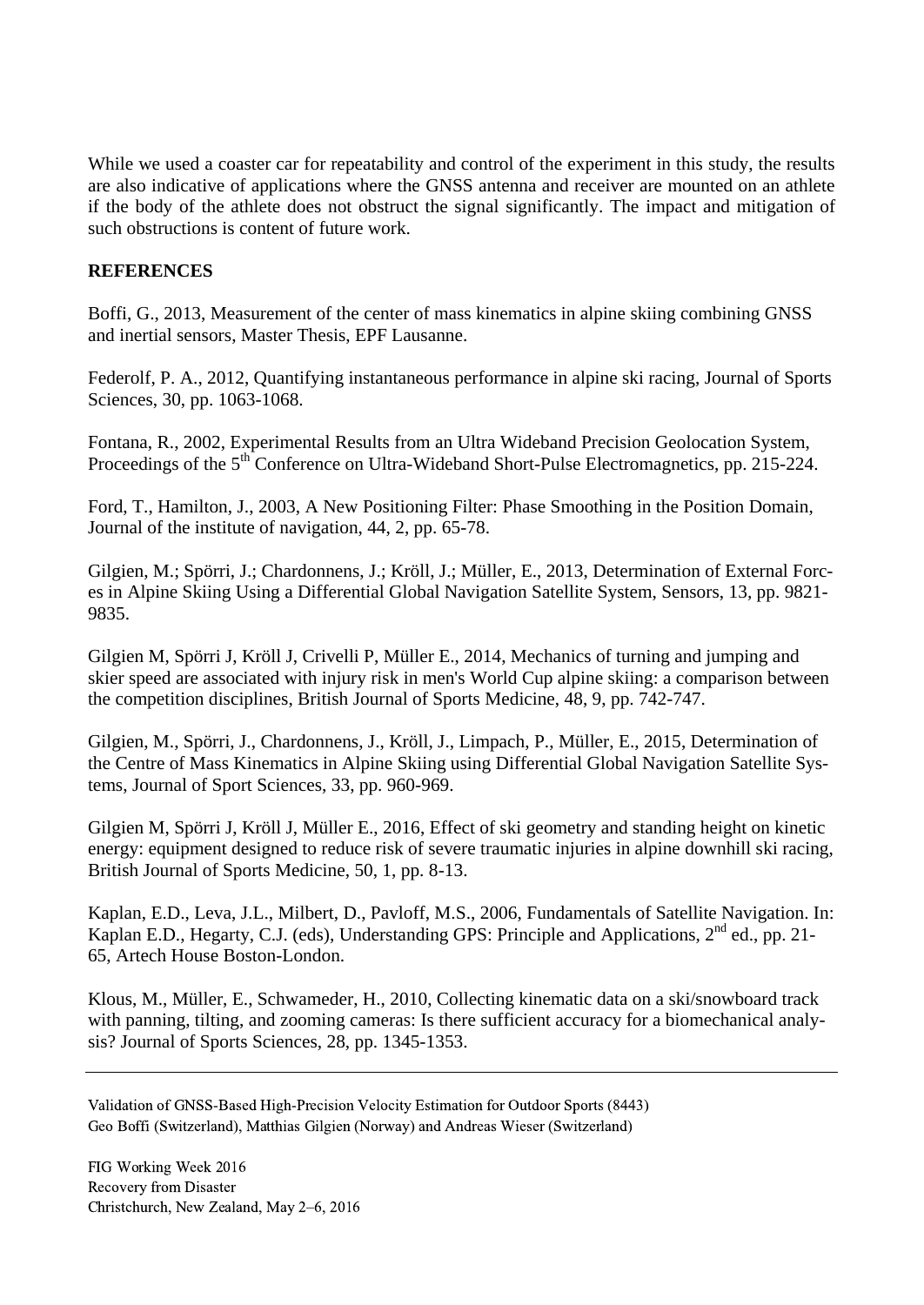Lachapelle, G. 2009, Ultra-precise positioning for sport applications. 13th IAIN World Congress Stockholm, pp. 1-11.

Leser, R., Baca, A., Ogris, G., 2011, Local Positioning Systems in (Game) Sports, Sensors, 11; pp. 9778-9797.

Lindinger, S., 2007, Methodological aspects in cross country skiing research. Science and Nordic Skiing, pp. 27-38, Meyer & Meyer Sport Aachen.

Nedergaard, N. J., Heinen, F., Sloth, S., Hebert-Losier, K., Holmberg, H. C., & Kersting, U., 2013, The effect of light reflections from the snow on kinematic data collected using stereophotogrammetry with passive markers, Sports Engineering, 17, pp. 97-102.

Reid, R., 2010, A kinematic and kinetic study of alpine skiing technique in slalom, PhD Thesis, Norwegian School of Sport Sciences Oslo.

Skaloud, J, Limpach, P., 2003, Synergy of CP-DGPS , Accelerometry and Magnetic Sensors for Precise Trajectography in Ski Racing, Proceedings of the 16th International Technical Meeting of the Satellite Division of The Institute of Navigation (ION GPS/GNSS 2003), pp. 2173-2181.

Spörri, J., Kröll, J., Schwameder, H., & Müller, E., 2012, Turn Characteristics of a Top World Class Athlete in Giant Slalom: A Case Study Assessing Current Performance Prediction Concepts, International Journal of Sports Science and Coaching, 7, pp. 647-660.

Supej, M., 2010, 3D measurements of alpine skiing with an inertial sensor motion capture suit and GNSS RTK system, Journal of Sports Sciences 28, 7, pp. 759-769.

Supej, M. & Holmberg, H. C., 2011, A new time measurement method using a high-end global navigation satellite system to analyze alpine skiing, Research Quarterly for Exercise and Sport, 82, pp. 400-411.

Supej, M., Cuk, I., 2014, Comparison of Global Navigation Satellite System Devices on Speed Tracking in Road (Tran)SPORT Applications, Sensors, 14, 12, pp. 23490-23508.

Ward, P.W., Betz, J.W., Hegarty, C.J., 2006. Satellite signal acquisition, tracking, and data demodulation. In: Kaplan E.D. Hegarty, C.J., (eds) Understanding GPS: Principles and Applications, 2<sup>nd</sup> ed, pp. 153-241, Artech House Boston-London.

Wieser, A., Gaggl, M., Hartinger, H., 2005, Improved Positioning Accuracy with High-Sensitivity GNSS Receivers and SNR Aided Integrity Monitoring of Pseudo-Range Observations, Proceedings of the 18th International Technical Meeting of the Satellite Division of The Institute of Navigation (ION GPS/GNSS 2005), pp. 1545-1554.

Validation of GNSS-Based High-Precision Velocity Estimation for Outdoor Sports (8443) Geo Boffi (Switzerland), Matthias Gilgien (Norway) and Andreas Wieser (Switzerland)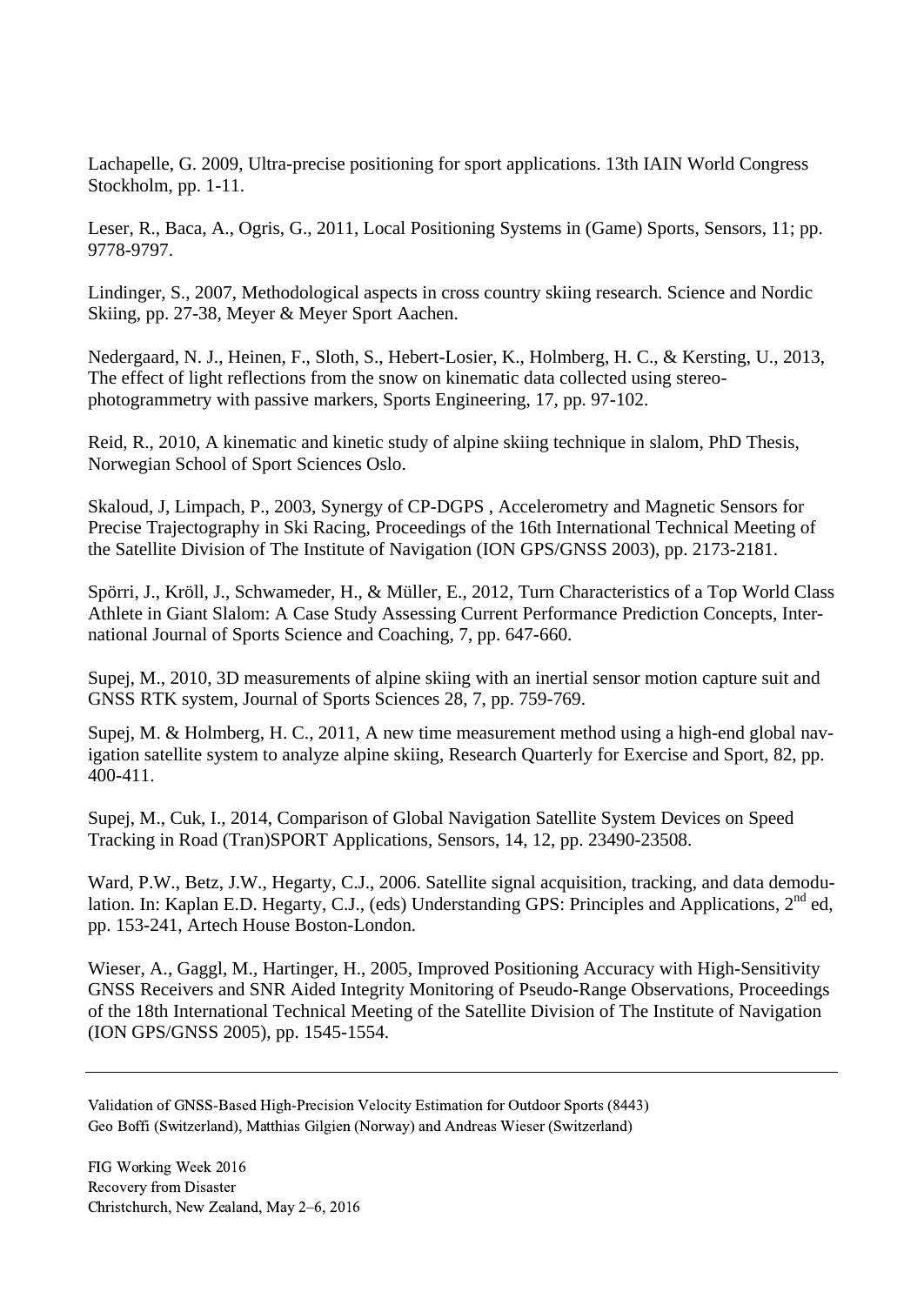Wieser, A., 2007, GPS based velocity estimation and its application to an odometer, Shaker Verlag Aachen.

Yeadon, M. R., Kato, T., Kerwin, D. G., 1999, Measuring running speed using photocells, Journal of Sports Sciences, 17, pp. 249-257.

Zhang, J., Zhang, K., Grenfell, R., Deakin, R., 2006, On the relativistic Doppler effect for precise velocity determination using GPS, Journal of Geodesy, 80, pp. 104-110.

### **BIOGRAPHICAL NOTES**

Geo Boffi graduated in Geomatics and Planning at the ETH Zurich. He is research assistant and doctoral student at the Institute of Geodesy and Photogrammetry at the ETH Zurich.

Dr. Matthias Gilgien is educated in land surveying, biomechanics and sport science. His research focusses on performance enhancement and injury prevention in snow sports using navigation technology and computer simulation. He conducted research mainly for the Swiss, the Norwegian and the International Ski Federation and is Associate Professor at the Norwegian School of Sport Sciences.

Dr. Andreas Wieser is a full professor of Geosensors and Engineering Geodesy at the ETH Zürich. He has over 15 years of experience in academic research and teaching from various positions held at the Vienna University of Technology, the Graz University of Technology and the University of Calgary. His research interests are geodetic monitoring, high precision positioning, kinematic surveying, parameter estimation and quality control.

### **ACKNOWLEDGMENTS**

The authors thank Pascal Inauen for his contributions to the field work and some of the data processing underling the study.

# **CONTACTS**

Geo Boffi Institute of Geodesy and Photogrammetry, ETH Zurich Stefano-Franscini-Platz 5 8093 Zurich / Switzerland Phone +41 44 633 32 56 Fax +41 44 633 11 01 geo.boffi@geod.baug.ethz.ch http://www.gseg.igp.ethz.ch/

Matthias Gilgien Department of Physical Performance, Norwegian School of Sport Sciences

Validation of GNSS-Based High-Precision Velocity Estimation for Outdoor Sports (8443) Geo Boffi (Switzerland), Matthias Gilgien (Norway) and Andreas Wieser (Switzerland)